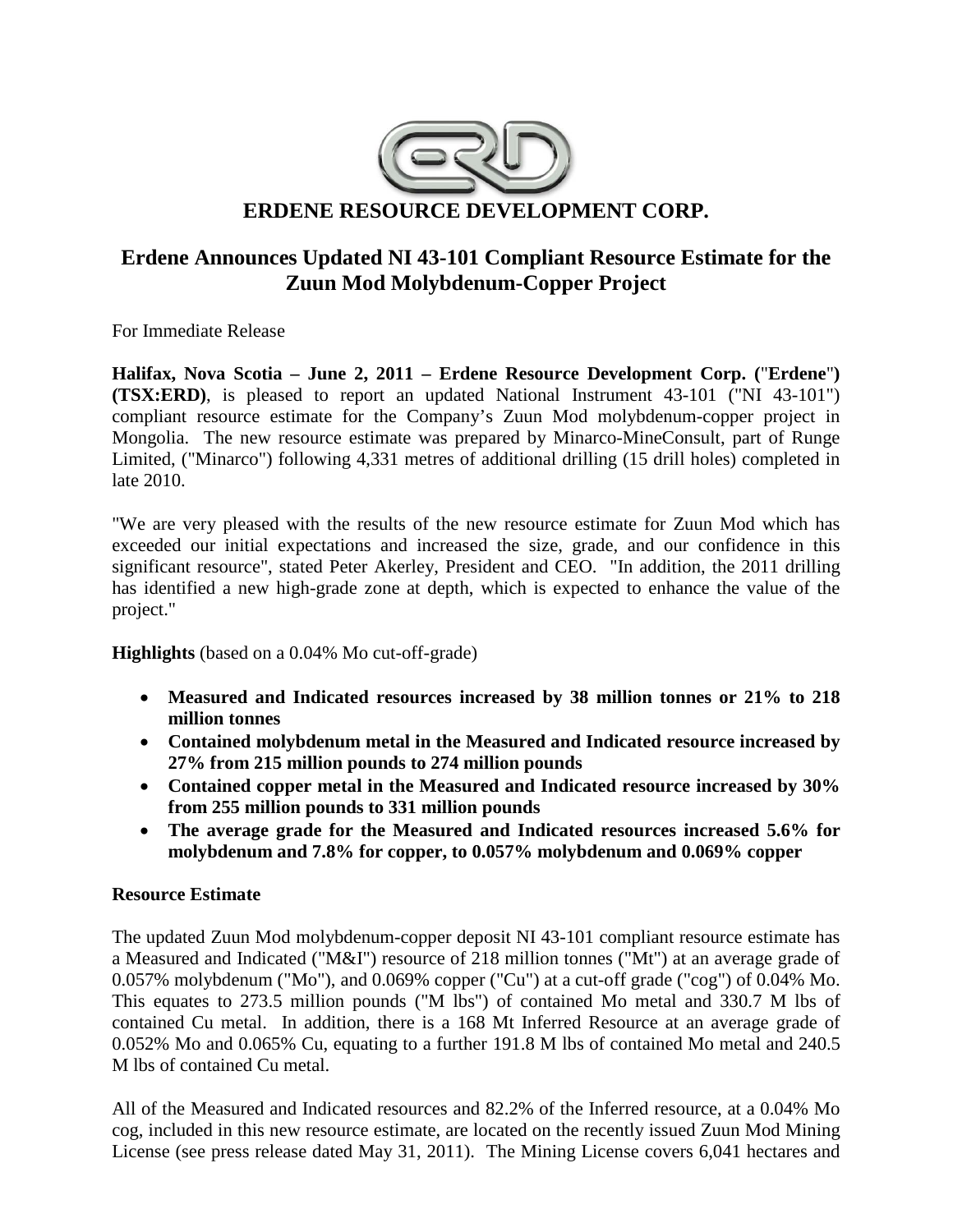is valid for an initial 30-year term with provision to renew the license for two additional 20-year terms. The remainder of the Inferred resource (17.8% or 30 Mt) is located on a contiguous property south of the Zuun Mod Mining License. An application for a second Mining License for this property is awaiting a final decision by the Government of Mongolia on the definition of the boundaries of a water protection area overlapping with the license area. This license application covers 358 hectares.

Minarco has prepared the Zuun Mod mineral resource estimate and will complete, within 45 days of this release, a Technical Report, as an independent technical review of the geological model, methodologies and the resource estimate for the Zuun Mod project consistent with Canada's National Instrument 43-101, Standards of Disclosure for Mineral Projects. The table below provides a summary of the Mo and Cu mineralization for the Zuun Mod deposit by mineral resource category using a range of cut-off grades.

| Cut-off<br>Grade<br>Mo% | Resource<br>Category | Resources<br>Mt | Mo%   | Contained<br>Mo Metal<br><b>Mlbs</b> | Cu%   | Contained<br>Cu Metal<br><b>Mlbs</b> |
|-------------------------|----------------------|-----------------|-------|--------------------------------------|-------|--------------------------------------|
|                         |                      |                 |       |                                      |       |                                      |
| 0.03%                   | Measured             | 55              | 0.050 | 61.1                                 | 0.060 | 73                                   |
|                         | Indicated            | 260             | 0.050 | 287                                  | 0.065 | 373.6                                |
|                         | M&I                  | 315             | 0.050 | 348.1                                | 0.064 | 446.6                                |
|                         | Inferred             | 335             | 0.043 | 318.8                                | 0.061 | 454.6                                |
|                         |                      |                 |       |                                      |       |                                      |
| $0.04\%$                | Measured             | 40              | 0.056 | 49.5                                 | 0.064 | 57                                   |
|                         | Indicated            | 178             | 0.057 | 224                                  | 0.070 | 273.7                                |
|                         | M&I                  | 218             | 0.057 | 273.5                                | 0.069 | 330.7                                |
|                         | Inferred             | 168             | 0.052 | 191.8                                | 0.065 | 240.5                                |
|                         |                      |                 |       |                                      |       |                                      |
| 0.05%                   | Measured             | 25              | 0.063 | 34.5                                 | 0.068 | 37.5                                 |
|                         | Indicated            | 105             | 0.066 | 152.5                                | 0.074 | 171                                  |
|                         | M&I                  | 130             | 0.065 | 187                                  | 0.073 | 208.5                                |
|                         | Inferred             | 78              | 0.060 | 103.4                                | 0.067 | 115.5                                |

*Resources Estimate Notes:*

- *1 tonne = 2204.64 lbs.*
- *Mineral resource estimates are not precise calculations.*
- *Estimates are rounded to appropriate significant figures.*
- *M&I means the sum of Measured and Indicated Resources.*
- *Contained Metal for Ore Reserves will be less due to application of modifying factors.*
- *Grade modeling using ordinary kriging methodology within resource wireframes based on geology and veining intensity as well as variable cut off grades.*
- *A detailed NI 43-101 compliant Technical Report for the May 2011 estimate will be filed on SEDAR within 45 days of this release.*

#### **Resource Estimate Discussion**

The drilling programs carried out at Zuun Mod since the release of the previous resource estimate in June 2009 were designed to increase the confidence in the classification of the resources within the Zuun Mod deposits and to extend the resource at depth, in particular the higher grade zones.

<sup>-</sup> *Effective Date: May 2011.*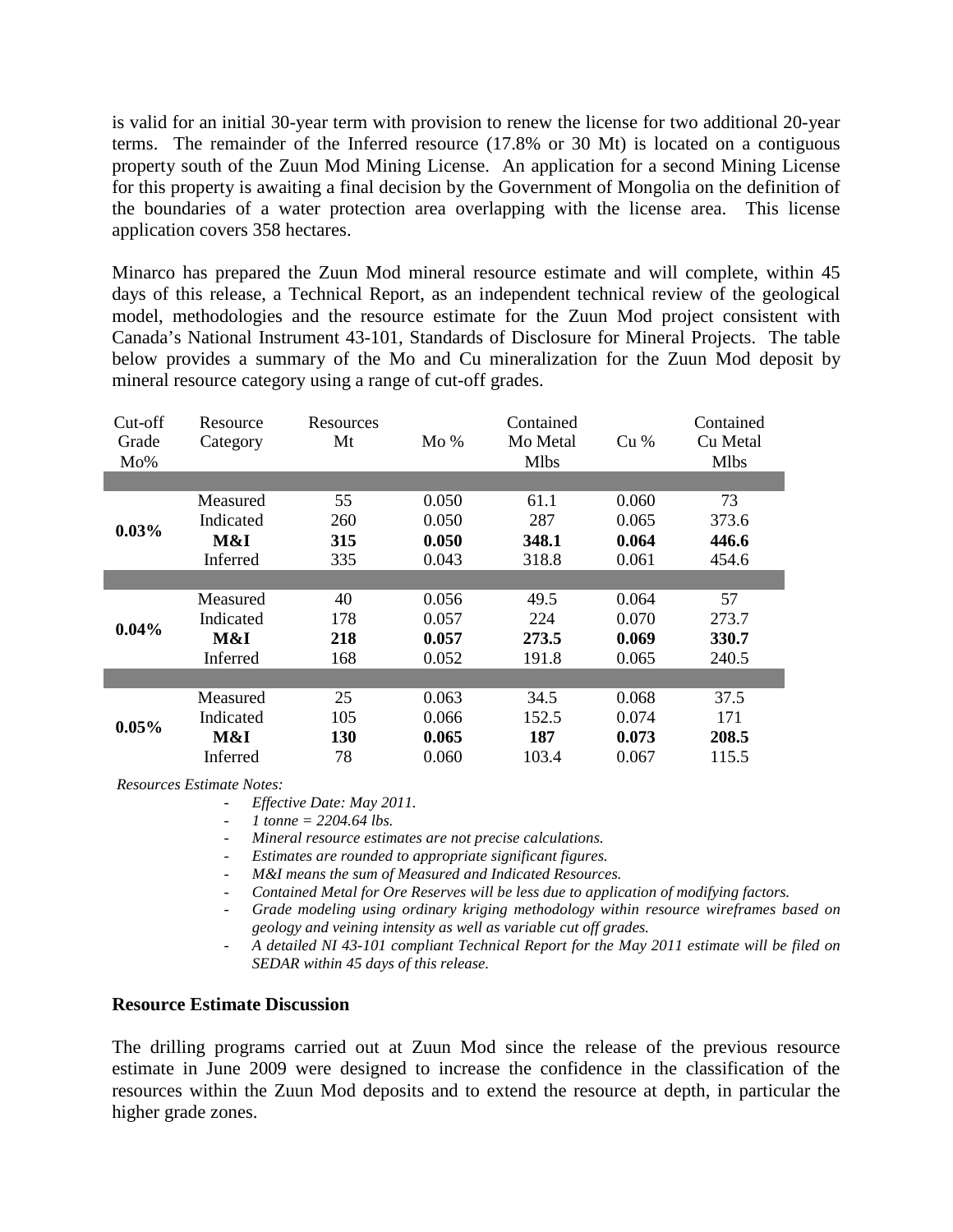Compared with the June 2009 resource estimate, the May 2011 resource estimate shows that the Measured and Indicated resource increased significantly to 218 Mt from 180 Mt at a 0.04% Mo cog, a 21% increase. Much of the drilling was concentrated in the South Racetrack deposit where the high-grade zone was extended to 500 metres depth. The contained metal within the Measured and Indicated resource of both the South Racetrack deposit and the North Racetrack deposit high-grade zones (0.04% cog) increased by 25% for molybdenum (grading 0.058% Mo) and 26% for copper (grading 0.071% Cu) to 245 M lbs and 300 M lbs respectively.

# **Ongoing Technical Studies**

The Company has completed or has commenced a number of pre-feasibility level study components. In 2011, Erdene will be carrying out additional technical and economic studies, components of an overall project economic evaluation study. The following is a brief summary of the key components of this study:

Pit Optimization Study: In 2010, Minarco carried out work on a pit-optimization study designed to maximize the potential of the Zuun Mod resource and determine intermediate and potential final pit outlines. With the increased grade and tonnage of the resource at Zuun Mod, Erdene has engaged Minarco to update the pit optimization study which is a key component of the economic evaluation of the project.

Hydro-geologic Study: In 2010, Erdene carried out a water exploration program to identify a source of water that will eventually be needed to process ore at Zuun Mod. This program successfully identified, drill tested and registered a water resource with the Water Authority of Mongolia for a basin 35 kilometres north of Zuun Mod. Additional work is required to further define this water resource. Process-water requirements will be better defined as the project advances to the pre-feasibility and feasibility stages.

Environmental Impact Study: Further to an environmental base-line study carried out as part of the Zuun Mod mineral resource registration, Erdene has contracted Eco Trade LLC, a Mongolian environmental consulting company, to carry out an environmental impact study for the Zuun Mod project. This study will be based on screening documents issued by the Mongolian Ministry of the Environment.

Metallurgical Studies: Initial metallurgical studies have been carried out on Zuun Mod drill core samples by AMMTEC Limited of Perth Australia including flotation and comminution testwork. These preliminary studies showed that the mineralization at Zuun Mod is amenable to standard processing techniques, recoveries of molybdenum and copper are expected to be 85% and 82%, respectively, and marketable concentrates for molybdenum (>50% Mo) and copper (>25% Cu) can be produced. Additional metallurgical testing will be carried out in 2011 to better determine the reagent scheme and flowsheet parameters as the project advances towards the pre-feasibility stage.

Marketing Study: A molybdenum marketing study was completed in 2011 by Metallurgical Consultants and Analysts LLC of Massachusetts, USA. This study will be updated for use in future economic evaluation reports.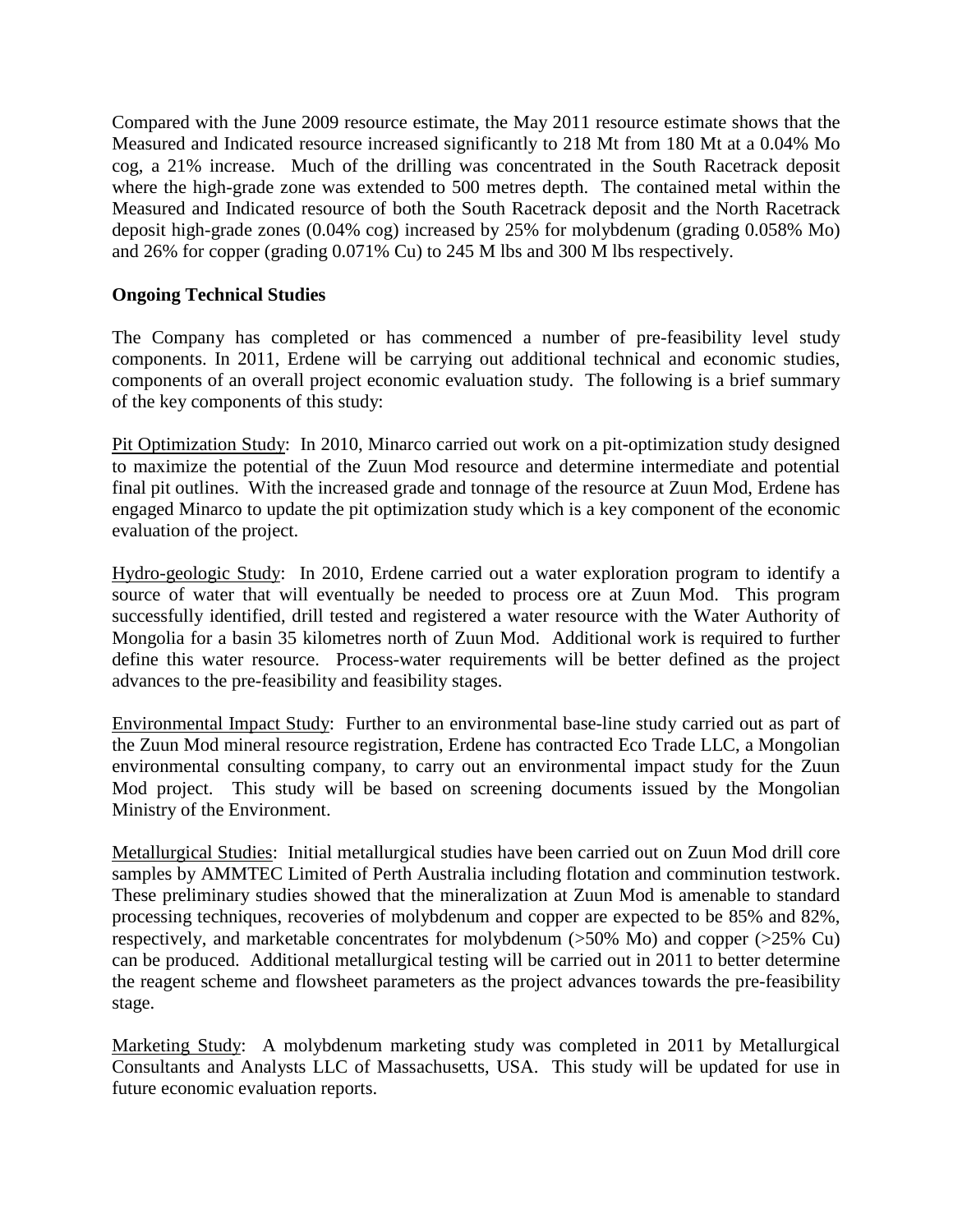### **Qualified Person**

The Mineral Resource estimates were prepared under the supervision and based on information compiled by Philippe Baudry, who is an employee of Minarco-MineConsult. Philippe Baudry is also a Qualified Person within the meaning of such term under NI 43-101 and a Member of the Australian Institute of Geoscientists (Membership No 3721). Philippe Baudry consents to the inclusion in this release of the matters based on his information in the form and context in which it appears. The grade model was prepared using Surpac software, with a regular block model. Molybdenum (Mo) and copper (Cu) grades were estimated using ordinary kriging. Independent geological data verification and QA/QC of the drill-hole results has been completed and will be included in the NI 43-101 compliant Technical Report prepared by Minarco-MineConsult.

### **About Erdene**

Erdene Resource Development Corp. is a diversified resource company with multiple projects in Mongolia, Canada, and the USA, at various stages of development, from exploration to production; all projects are focused on high-growth commodities. In Mongolia, Erdene's principals have over 14 years of experience in the country's resource sector. A dedicated technical and management team have assembled a strong portfolio of molybdenum-copper, copper-gold, and coal projects throughout the country. These projects, and our in-country experience, provide the Company with a unique opportunity to participate in this period of unprecedented economic growth in Mongolia. This growth is fuelled by the discovery and development of a number of World-class mineral projects that are transforming the country into one of Asia's natural resource capitals.

Erdene has a current working capital position of approximately \$6.0 million, including that of its controlled subsidiary Advanced Primary Minerals Corp., with 90,323,377 common shares issued and outstanding and a fully diluted position of 97,841,377 common shares.

#### **Forward-Looking Statements**

Certain information regarding Erdene contained herein may constitute forward-looking statements within the meaning of applicable securities laws. Forward-looking statements may include estimates, plans, expectations, opinions, forecasts, projections, guidance or other statements that are not statements of fact. Although Erdene believes that the expectations reflected in such forward-looking statements are reasonable, it can give no assurance that such expectations will prove to have been correct. Erdene cautions that actual performance will be affected by a number of factors, most of which are beyond its control, and that future events and results may vary substantially from what Erdene currently foresees. Factors that could cause actual results to differ materially from those in forward-looking statements include market prices, exploitation and exploration results, continued availability of capital and financing and general economic, market or business conditions. The forward-looking statements are expressly qualified in their entirety by this cautionary statement. The information contained herein is stated as of the current date and subject to change after that date.

# **NO REGULATORY AUTHORITY HAS APPROVED OR DISAPPROVED THE CONTENTS OF THIS RELEASE**